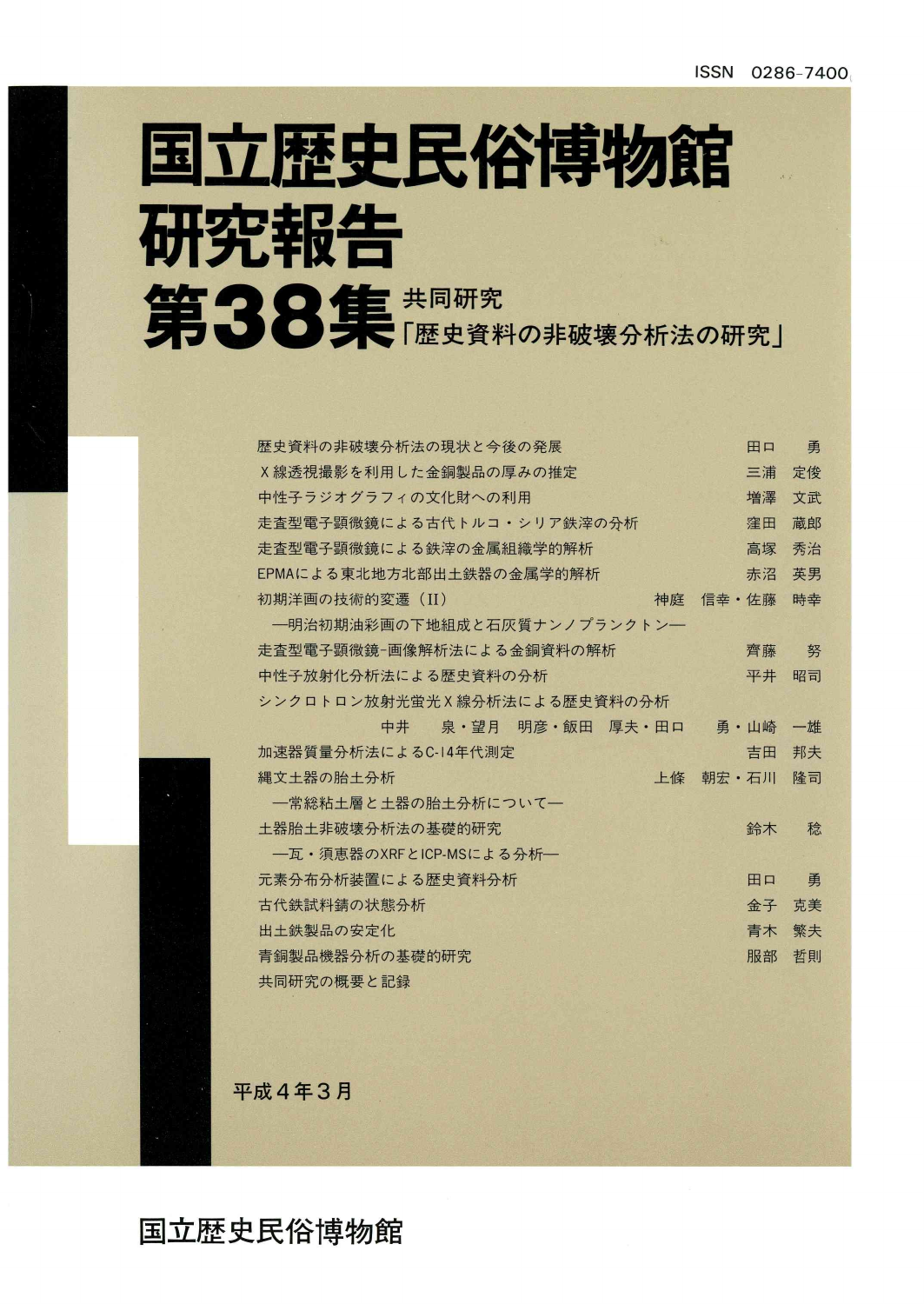## 国立歴史民俗博物館

### 研究報告

第38集 共同研究<br>原理資料の非破壊分析法の研究」

#### 目 次

| ▒歴史資料の非破壊分析法の現状と今後の発展…………………………………田口           | 勇  | 1   |
|------------------------------------------------|----|-----|
| <b>▓X線透視撮影を利用した金銅製品の厚みの推定…………………………………三浦</b>   | 定俊 | 29  |
| <b>▒中性子ラジオグラフィの文化財への利用………………………………………増澤</b>    | 文武 | 37  |
| ▒走査型電子顕微鏡による古代トルコ・シリア鉄滓の分析………………………窪田          | 蔵郎 | 55  |
| ▒走査型電子顕微鏡による鉄滓の金属組織学的解析………………………………高塚          | 秀治 | 65  |
|                                                | 英男 | 77  |
| <b>▒初期洋画の技術的変遷(Ⅱ)………………………………………神庭 信幸・佐藤</b>   | 時幸 | 93  |
| 一明治初期油彩画の下地組成と石灰質ナンノプランクトンー                    |    |     |
| ▒走査型電子顕微鏡-画像解析法による金銅資料の解析 ……………………………齊藤        | 努  | 103 |
| ▓中性子放射化分析法による歴史資料の分析………………………………………平井          | 昭司 | 129 |
| ▓シンクロトロン放射光蛍光X線分析法による歴史資料の分析                   |    |     |
| …………中井 泉・望月 明彦・飯田 厚夫・田口 勇・山崎 一雄                |    | 145 |
| <b>▒加速器質量分析法によるC-14年代測定 …………………………………………吉田</b> | 邦夫 | 171 |
| ▒縄文土器の胎土分析…………………………………………………上條 朝宏・石川          | 降司 | 199 |
| ―常総粘土層と土器の胎土分析について―                            |    |     |
|                                                | 稌  | 233 |
| 一瓦・須恵器の XRF と ICP-MS による分析--                   |    |     |
| ▓元素分布分析装置による歴史資料分析……………………………………………田口          | 勇  | 249 |
| ▓古代鉄試料錆の状態分析…………………………………………………………………金子        | 克美 | 273 |
| ▒出土鉄製品の安定化………………………………………………………………青木           | 繁夫 | 287 |
| ▒青銅製品機器分析の基礎的研究……………………………………………………服部          | 哲則 | 301 |
| ▓共同研究の概要と記録………………………………………………………………………         |    | 321 |

平成4年3月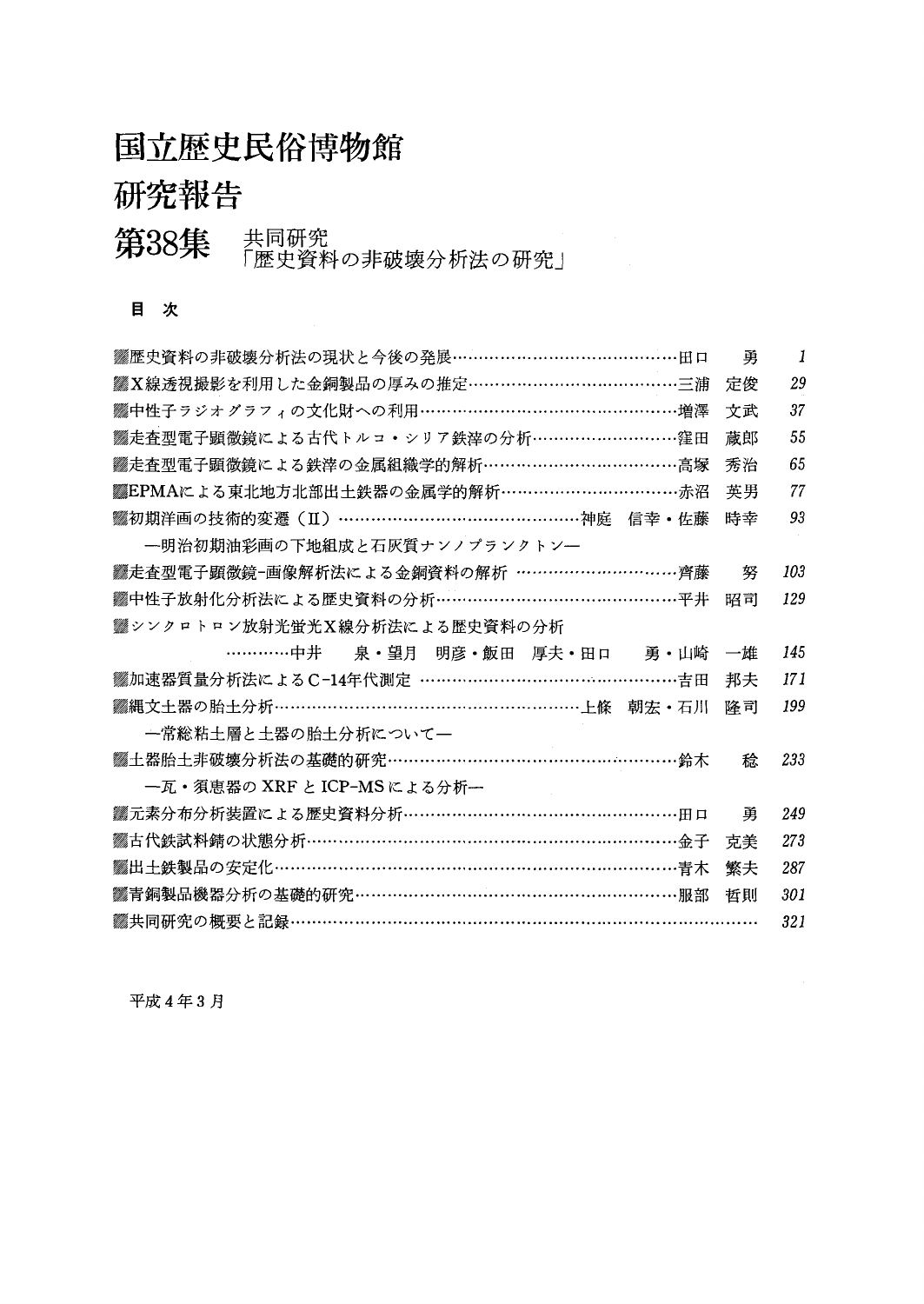#### Bulletin of

#### the National Museum of

### Japanese History

| vol. 38             | Joint Study on Nondestructive Analysis Methods                                                                 |
|---------------------|----------------------------------------------------------------------------------------------------------------|
|                     | of Historical Objects                                                                                          |
| TAGUCHI, I.         | The Present Situation and Future Development of<br>Nondestructive Analysis Methods of Historical Objects  1    |
| Miura, S.           | The Estimation of the Thickness of a Bronze Object by                                                          |
| MASUZAWA, F.        | Neutron Radiography Application to Archaeological Objects                                                      |
| Кивота, К.          | Analysis of Iron Slag of Ancient Turkey and Syria by                                                           |
| TAKATSUKA, H.       | Metallurgical Analysis of Iron Slag Using Scanning                                                             |
| Akanuma, H.         | Metallurgical Analysis of the Iron Implements Excavated<br>from the Northern Tôhoku District by Electron Probe |
|                     |                                                                                                                |
| КАМВА, N. SATOH, T. |                                                                                                                |
|                     | Calcareous Nannofossils Found in Grounds of Japanese Oil                                                       |
| SAITOH, T.          | A Chemical Study on Gilt Buddhist Images by Scanning                                                           |
|                     |                                                                                                                |
| HIRAI, S.           | Neutron Activation Analysis for Historical Objects 129                                                         |
| NAKAI, I.           | MOCHIZUKI, A. IIDA, A. TAGUCHI, I. YAMASAKI, K.                                                                |
|                     | Synchrotron Radiation X-ray Fluorescence Analysis of                                                           |
|                     | Historical Objects ……………………………………………………… 145                                                                   |
| YOSHIDA, K.         | Measurement of C-14 Age by Accelerator Mass Spectrometry  171                                                  |
| Камион, Т.          | ISHIKAWA, T.                                                                                                   |
|                     |                                                                                                                |
|                     | -Jôsô Clay Layer and Clay Analysis of Earthenware-                                                             |
| SUZUKI, M.          | Basic Research on Earthenware Body Clay Nondestructive                                                         |
|                     |                                                                                                                |
|                     | -XRF and ICP-MS Analysis on Tile and Unglazed Earthenware-                                                     |
| TAGUCHI, I.         | Analysis of Historical Objects Using Element Distribution                                                      |
|                     |                                                                                                                |
| KANEKO, K.          | Characterization of Corroded Cultural Iron Properties 273                                                      |
| AOKI, S.            |                                                                                                                |
| HATTORI, A.         | A Basic Study for Analysis of Bronze Using Instrument 301                                                      |
|                     |                                                                                                                |

Mar.1992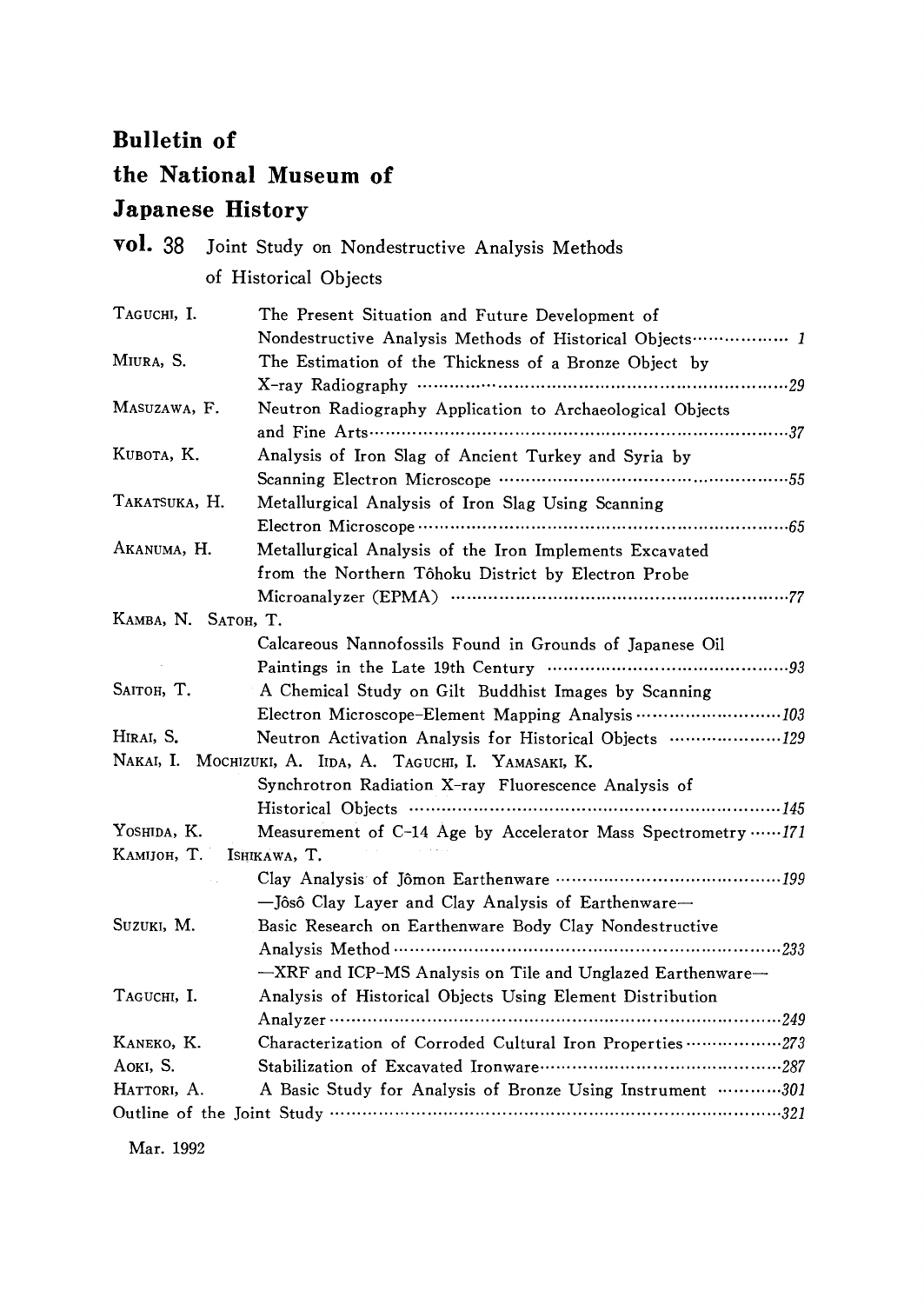#### 国立歴史民俗博物館研究報告寄稿要項

- 1. 国立歴史民俗博物館研究報告は、歴史学,考古学,民俗学およびそれらの協 業による広義の歴史学ならびにそれらと関連する諸科学に関する論文,資料・ 研究ノート,調査研究活動報告等を掲載・発表することにより,それらの学問 の発展に寄与するものである。
- 2.国立歴史民俗博物館研究報告に寄稿することができる者は,次のとおりとす る。
- (1)国立歴史民俗博物館(以下「本館」という)の教官(客員教授等を含む) および本館の組織,運営に関与する者
- ② 本館が受け入れた各種研究員および研究協力者等
- ③ その他本館において適当と認めた者
- 3.原稿を寄稿する場合は,論文,資料・研究ノート,調査研究活動報告等のう ち,いずれであるかをその表紙に明記するものとする。なお,この区分につい ての最終的な調整は,国立歴史民俗博物館研究委員会(以下「研究委員会」と いう)において行う。
- 4.原稿執筆における使用言語は,日本語を原則とする。ただし,他の言語を用 いる場合は,研究委員会に相談するものとする。
- 5.特殊な文字,記号,印刷方法等が必要な場合は,研究委員会に相談するもの とする。
- 6. 寄稿する原稿には、原則として英文により400語程度の要旨を付けるか、あ るいは英訳用の和文800字以内の要旨を付けるものとする。
- 7.寄稿する原稿の枚数は,原則として制限しない。ただし,研究委員会の判断 により,紙数等の関係から分割して掲載することがある。
- 8.寄稿する原稿は,必ず清書し,原稿の写し1部を添付するものとする。
- 9.寄稿された原稿は,研究委員会において検討のうえ,採否を決定する。
- 10. 稿料の支払い,掲載料の徴収は行わない。
- 11.原稿の寄稿先および連絡先は,次のとおりとする。
	- ⑬285 佐倉市城内町117番地 国立歴史民俗博物館内 国立歴史民俗博物館研究委員会(電話 代表 0434-86-0123)

|                                 | 国立歴史民俗博物館研究報告 第38集<br>定価 7,200円(本体 6,990円)                             |
|---------------------------------|------------------------------------------------------------------------|
| 平成 4年 3 月25日 印<br>平成4年3月31日 発 行 | 吊川                                                                     |
| 編<br>集                          | 国立歴史民俗博物館<br>〒285 千葉県佐倉市城内町117<br>電 話 0434-86-0123(代表)                 |
| 発行者                             | 田 中 富 彌                                                                |
| 発行行<br>所                        | 第一法規出版株式会社<br>- 東京都港区南青山 2 ―11―17<br>$\pm 107$<br>電 話 03—3404—2251(代表) |

◎Printed in Japan Mar.1992 1SBN 4-474-00171-O C3021 P7200E(9)